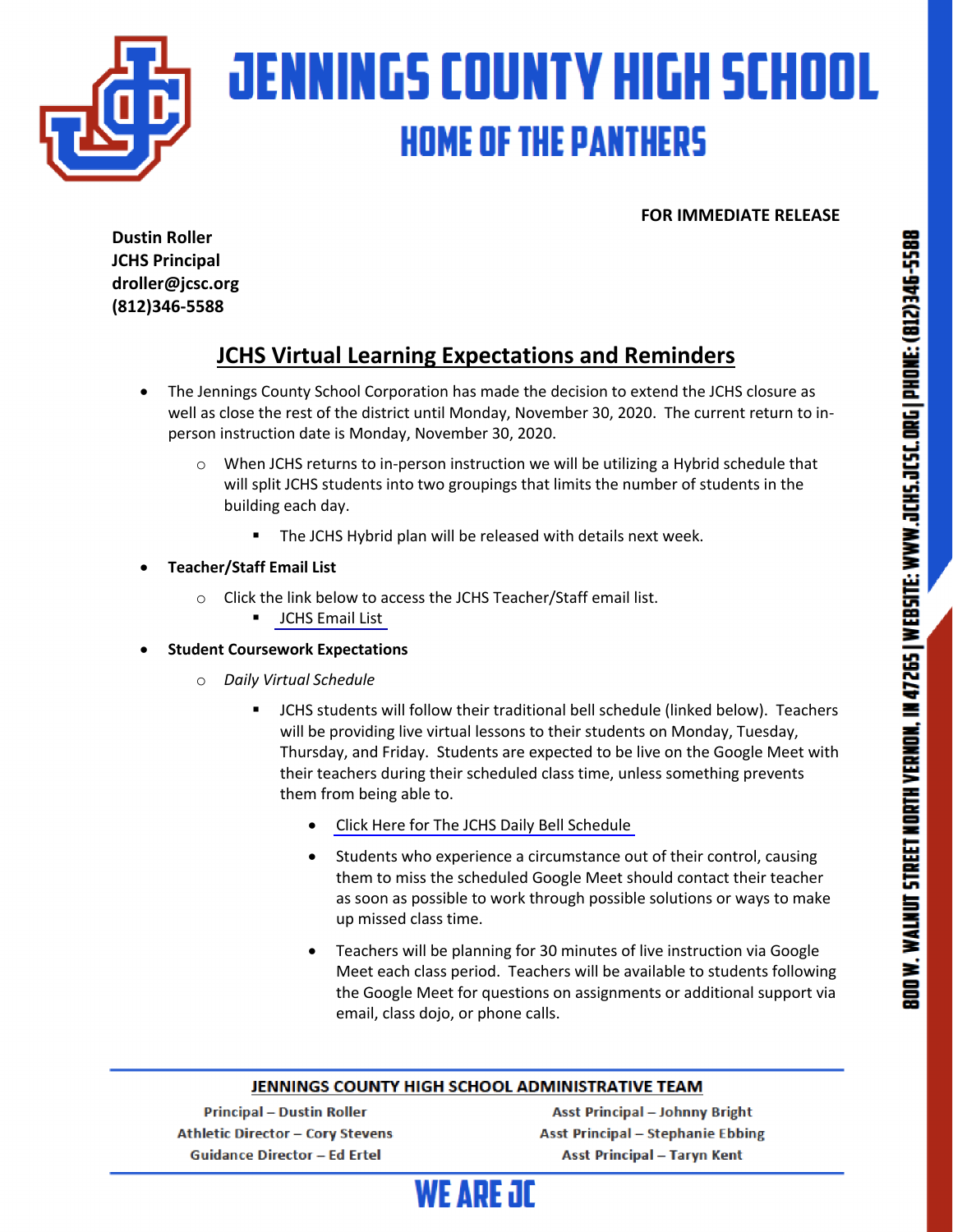

# **JENNINGS COUNTY HIGH SCHOOL HOME OF THE PANTHERS**

- o *Assignment Expectations*
	- § Course Assignments will follow the same expectations that were followed during traditional instruction. Students should follow teacher due dates and the teacher's late policy will be implemented as it would in the traditional setting.
- o *Quizzes/Test/Assessments*
	- Students will be expected to take assessments during their class period with their assigned teacher during that day, unless the teacher utilizes a different strategy for assessments.
- o *Email and Google Classroom Expectations*
	- Students should check their JCSC email daily for communication from teachers and staff members. Students should also be checking their Google Classroom regularly for assignments and updated curriculum information.
- **Technology Problem Hotline**
	- $\circ$  Students who experience issues with Chromebooks, hotspots, or other technology related materials should contact the JCSC Tech Hotline at (812)352-1921.
- **JCHS Meal Distribution**
	- $\circ$  JCHS will continue distributing breakfast and lunch meals to students during the closure. JCHS will send an email with information for a Google Form for students, parents, and guardians to fill out for meal pickups.
- **Extra-Curricular Activities/Athletics**
	- $\circ$  JCHS Extra Curricular activities and Athletics will be allowed to resume beginning on Monday, November 16. Any practices, rehearsals, performances, or contests must be after school hours. All students participating should remember to practice social distancing guidelines and wear masks when not performing physical activity.
	- $\circ$  Practice Schedules/Times will be distributed to students involved by the individual coach/sponsor after receiving approval from the JCHS Athletic and Main Office.

## JENNINGS COUNTY HIGH SCHOOL ADMINISTRATIVE TEAM

**Principal - Dustin Roller Athletic Director - Cory Stevens Guidance Director - Ed Ertel** 

**Asst Principal - Johnny Bright Asst Principal - Stephanie Ebbing Asst Principal - Taryn Kent**